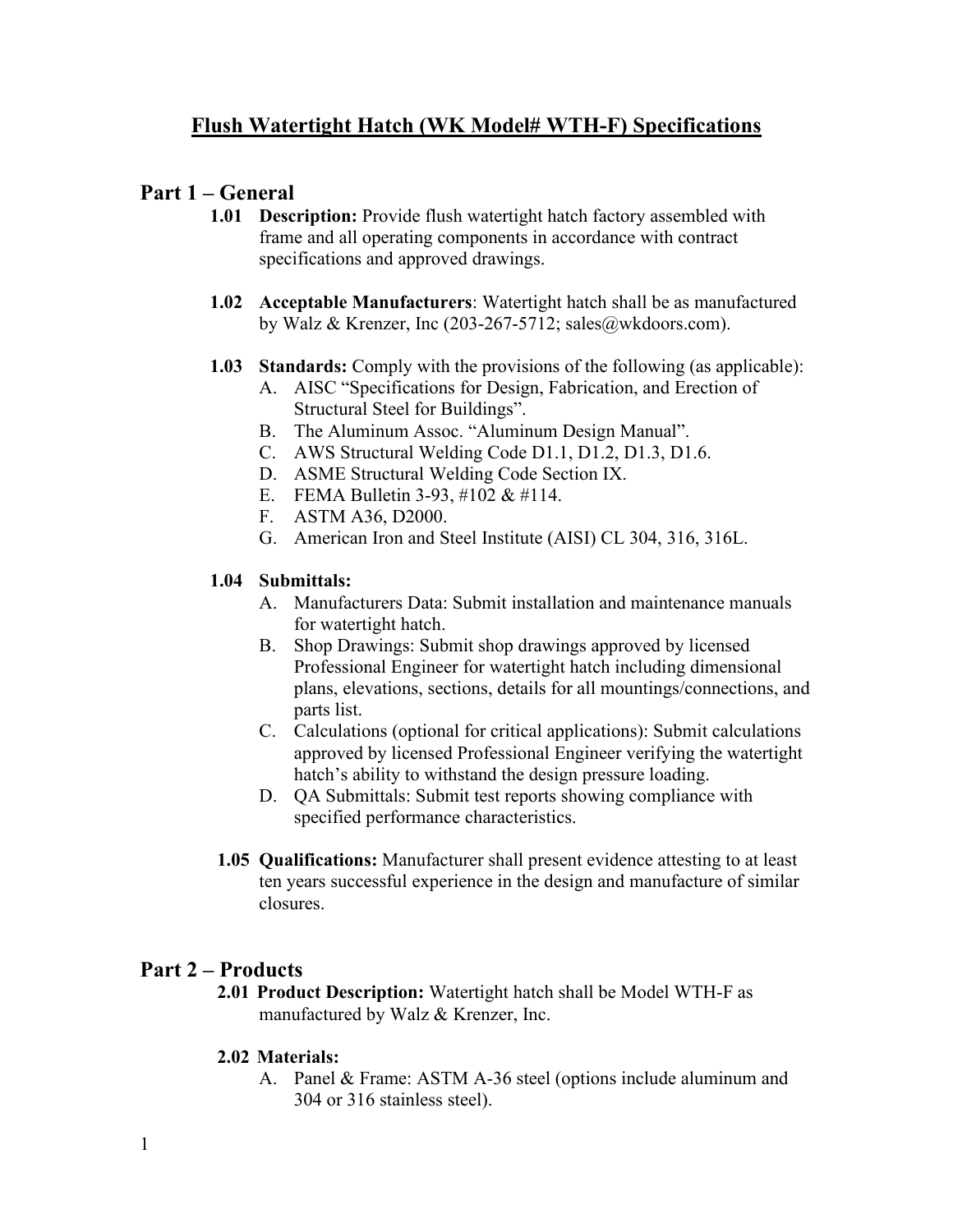- B. Gasket: neoprene gasket, 25 duro with fully molded corners. For pressures exceeding 22 psi, 40 duro gasket is used. Optional gasket material for unusual environmental conditions including viton, silicone, hypalon and others. O-rings used for high pressure hatches.
- C. Securing dogs: xylan-coated steel dogs. Dogs will be recessed on top-side to be flush with surrounding surface and will be operated via supplied t-wrench from above. Other options available upon request (stainless steel, bronze).
	- a. For low pressure or seating applications, stainless steel dogging mechanism recommended.
	- b. In some cases where operation is from outside only, stainless steel/bronze drop bolts may be used for reduced maintenance and lower cost.
- D. Operating Mechanism (if required): bronze or stainless steel toggles, stainless steel link bars, stainless steel gears.
- E. Bushings and bearings for dogs (if required): bronze oil impregnated bearings.
- F. Hinges: to include bronze oil-impregnated thrust bearing and stainless steel hinge pins.
- G. Recessed grab handles included for lifting hatch.
- H. Finish: steel or aluminum panels and frames to be coated with (1) primer coat and (2) top coats of shop polyurethane system. Stainless steel to be uniform bead blast per SSPC-SP17 (other options available upon request).

#### **2.03 Design:**

- A. Design Pressure: # (in feet of water or psi). Specify seating (pushing hatch closed) or unseating direction (pushing hatch open).
- B. Operation Type Options:
	- a. Individually-Dogged: hatch shall be operable from one or both sides via individual dogs. Recommended for infrequent use.
	- b. Quick-Acting: dogs are interconnected and operated all at once via a handwheel. Recommended for hatches that are used frequently. A tee wrench is used to operate from above.
- C. Rectangular hatch openings shall have square corners unless otherwise specified. Radiused corners, circular openings, and other custom hatch opening shapes available.
- D. Spring-balancing: manually-operated hatches require counterweight or spring-balancing due to the weight of the panel:
	- a. Hatches exceeding 50 lbs of operating force to open/close shall have EZ-Balance system:
		- 1. Designed to suit for any hatch size and weight
		- 2. Very low operating force regardless of size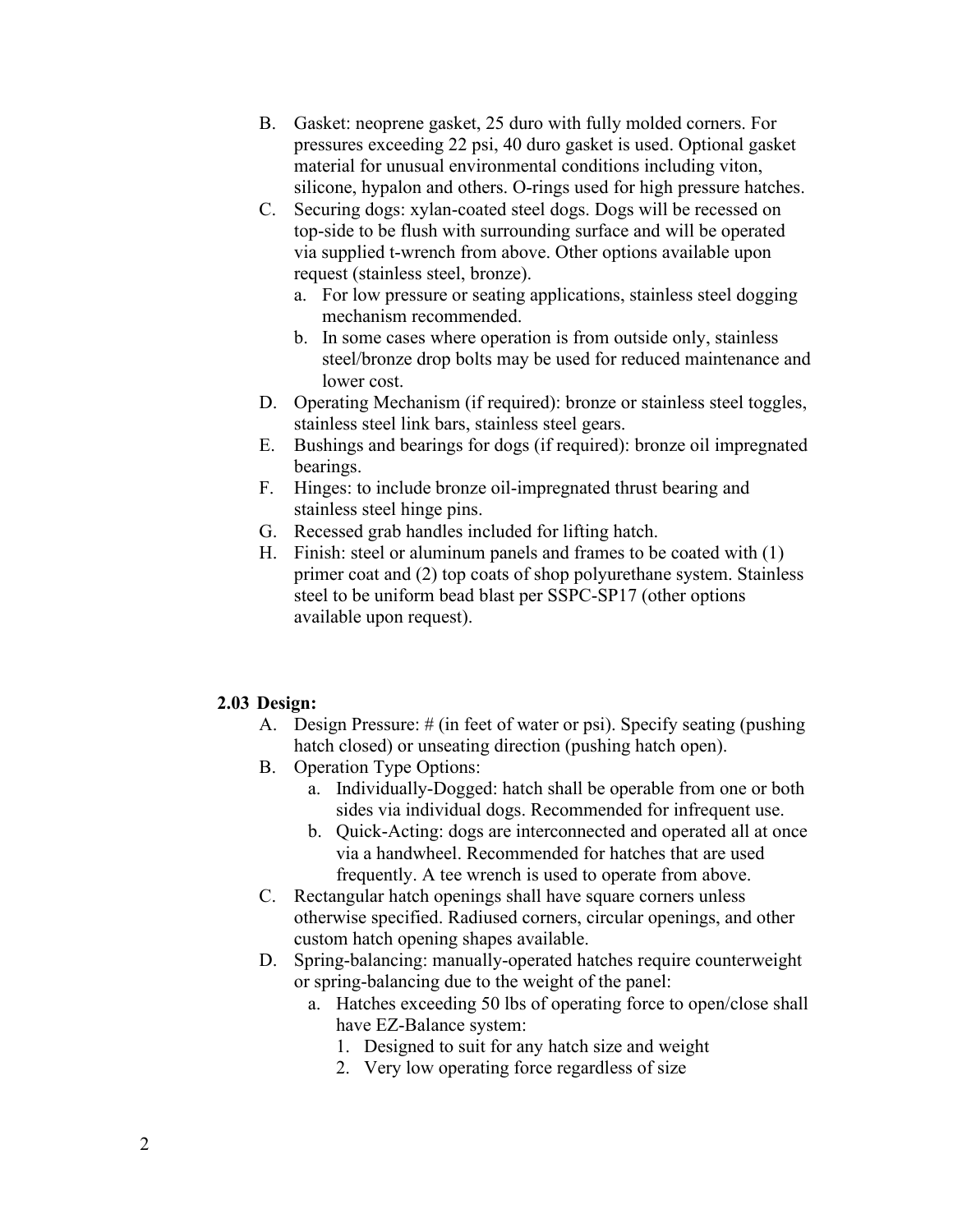- 3. Shall be balanced such that hatch weigh is perfectly balanced throughout hatch swing
- b. Other options for balancing available upon request.
- E. Hydraulic power operation available upon request.
- F. Options include fall protection, hold-open braces, and remote operation/indication.
- G. Installation:
	- a. Frame(s) shall have mounting holes for expansion or adhesive concrete anchors for installation on existing openings.
	- b. For new concrete pours, frame(s) shall have welded embedment anchors and/or a masonry subframe.
	- c. Other options included weld-on installation (field welding by installer).
- H. Frame knife-edge shall be rounded and smooth to maximize sealing.
- I. Hatch size and design pressure direction shall determine the quantity and type of dog. Dogs are designed to adjust gasket compression in the field.

### **2.04 Quality Assurance:**

- A. Perform shop dimensional & flatness tests.
- B. Perform shop operational test.
- C. Perform shop chalk test to ensure 100% watertight/airtight seal.
- D. Non-Destructive Testing (if required) options include:
	- a. Liquid Penetrant Test: Welds in the "potential" leak path shall be liquid penetrant inspected in accordance with Appendix VIII of Section VIII of ASME Code Div. 1.
	- b. Magnetic Particle Testing (MT) available for non-stainless steel.
	- c. Other tests are available upon request.
- E. Hydrostatic Test (if required): Provide hydrostatic test data certifying that the closure furnished, or a closure of similar design, has been satisfactorily tested to verify that it will withstand the designed hydrostatic pressure with no visible leakage. Available upon request.

## **Part 3 – Execution**

## **3.01 Fabrication:**

- A. The finished product shall be rigid, neat in appearance, and free from all defects, warps, and buckles. All exposed joints and corners shall be well rounded.
- B. All welding shall be performed in accordance with the requirements of the applicable AWS or ASME standards.
- C. The panel gasket channel and frame knife edge shall be flat within 1/8" with a maximum deviation of 1/16" in any 6' length.
- D. All butt welds to be full penetration welds.